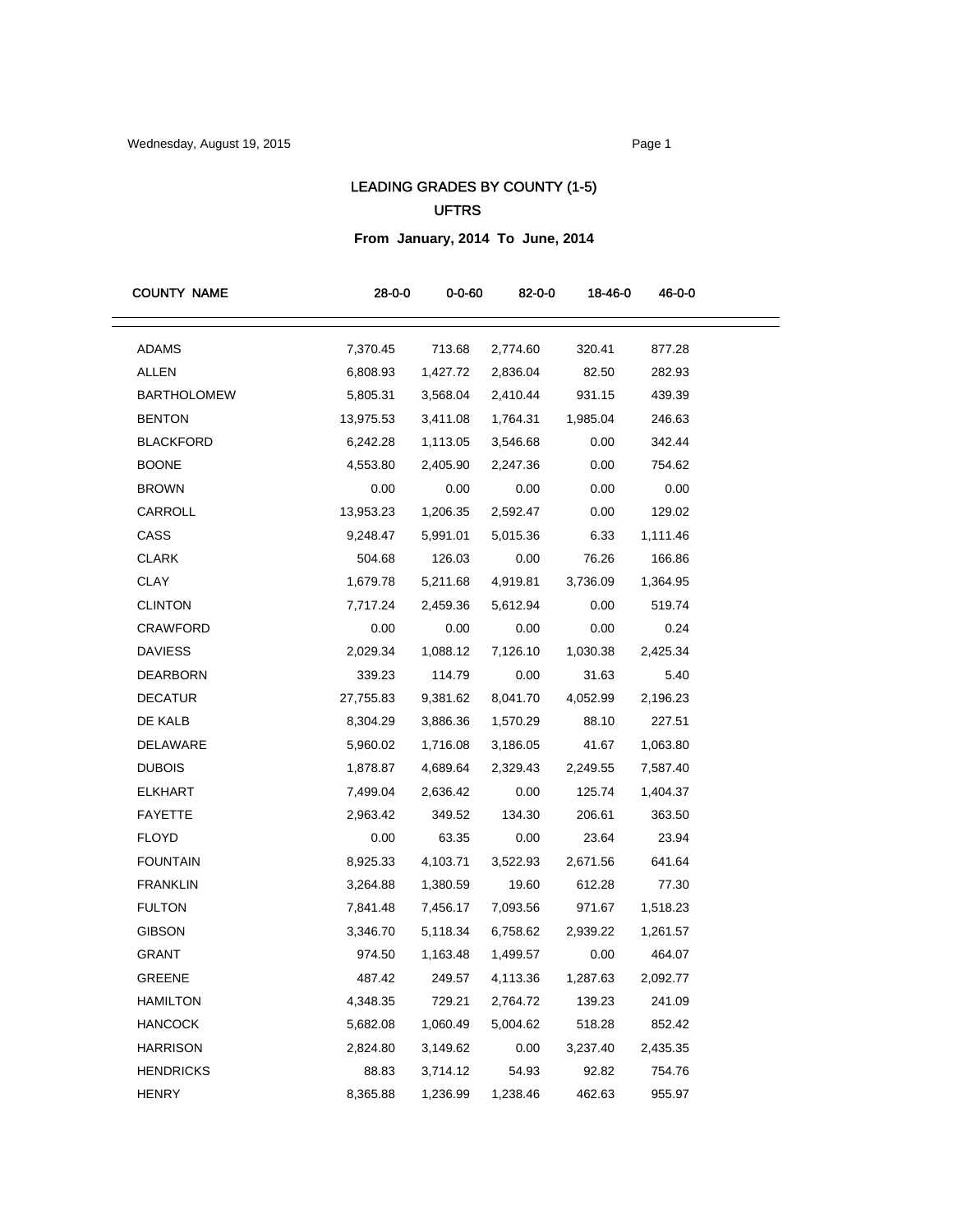# LEADING GRADES BY COUNTY (1-5) UFTRS

**From January, 2014 To June, 2014**

| <b>COUNTY NAME</b> | $28 - 0 - 0$ | $0 - 0 - 60$ | $82 - 0 - 0$ | 18-46-0  | 46-0-0   |
|--------------------|--------------|--------------|--------------|----------|----------|
| <b>HOWARD</b>      | 1,903.29     | 1,493.12     | 798.30       | 8.02     | 503.25   |
| <b>HUNTINGTON</b>  | 5,951.76     | 2,581.07     | 5,100.06     | 0.00     | 394.59   |
| <b>JACKSON</b>     | 12,289.02    | 10,851.20    | 2,166.29     | 6,424.76 | 6,093.11 |
| <b>JASPER</b>      | 13,091.95    | 6,757.92     | 3,732.40     | 2,404.07 | 668.50   |
| JAY                | 7,347.60     | 1,438.70     | 2,940.43     | 105.65   | 262.66   |
| <b>JEFFERSON</b>   | 1,233.96     | 745.31       | 210.15       | 407.51   | 484.51   |
| <b>JENNINGS</b>    | 148.22       | 465.89       | 513.70       | 283.55   | 45.30    |
| <b>JOHNSON</b>     | 5,738.45     | 2,339.72     | 3,978.23     | 950.66   | 741.66   |
| <b>KNOX</b>        | 7,359.70     | 7,632.39     | 9,834.65     | 4,244.84 | 2,057.37 |
| <b>KOSCIUSKO</b>   | 6,141.51     | 4,217.64     | 2,152.18     | 91.64    | 966.48   |
| LAGRANGE           | 5,775.21     | 5,023.70     | 21.72        | 6.16     | 160.56   |
| LAKE               | 3,317.57     | 3,427.93     | 755.67       | 603.70   | 592.75   |
| LA PORTE           | 4,262.77     | 7,223.12     | 5,294.89     | 2,351.67 | 1,977.43 |
| LAWRENCE           | 379.59       | 326.47       | 0.00         | 2,246.53 | 2,504.65 |
| <b>MADISON</b>     | 6,416.63     | 3,195.96     | 7,217.28     | 96.64    | 514.74   |
| <b>MARION</b>      | 125.64       | 381.61       | 169.38       | 213.21   | 182.40   |
| <b>MARSHALL</b>    | 6,603.51     | 4,506.90     | 6,004.16     | 1,457.18 | 4,933.35 |
| <b>MARTIN</b>      | 405.88       | 0.00         | 712.93       | 672.88   | 1,819.72 |
| <b>MIAMI</b>       | 7,339.39     | 4,183.42     | 2,813.04     | 280.12   | 1,142.74 |
| <b>MONROE</b>      | 0.86         | 0.00         | 2.91         | 0.00     | 2.00     |
| <b>MONTGOMERY</b>  | 8,769.53     | 5,393.00     | 4,166.15     | 4,110.86 | 1,182.45 |
| <b>MORGAN</b>      | 331.59       | 795.71       | 533.81       | 0.00     | 34.95    |
| <b>NEWTON</b>      | 10,252.74    | 4,769.26     | 4,084.26     | 1,536.36 | 182.44   |
| <b>NOBLE</b>       | 6,048.93     | 1,764.78     | 856.71       | 1.19     | 143.53   |
| OHIO               | 472.71       | 53.54        | 0.00         | 60.18    | 0.00     |
| ORANGE             | 642.01       | 243.01       | 0.00         | 330.74   | 205.38   |
| <b>OWEN</b>        | 0.00         | 141.57       | 0.00         | 0.00     | 0.00     |
| <b>PARKE</b>       | 2,208.69     | 2,816.73     | 2,464.71     | 1,746.00 | 513.36   |
| PERRY              | 0.00         | 199.59       | 0.00         | 148.04   | 202.75   |
| <b>PIKE</b>        | 822.25       | 1,559.87     | 494.45       | 1,064.72 | 1,927.59 |
| <b>PORTER</b>      | 24,874.24    | 11,509.78    | 20,582.88    | 3,911.33 | 3,660.32 |
| POSEY              | 7,796.66     | 5,131.52     | 5,279.49     | 3,577.76 | 3,240.91 |
| <b>PULASKI</b>     | 9,423.21     | 8,456.42     | 9,880.96     | 574.37   | 620.54   |